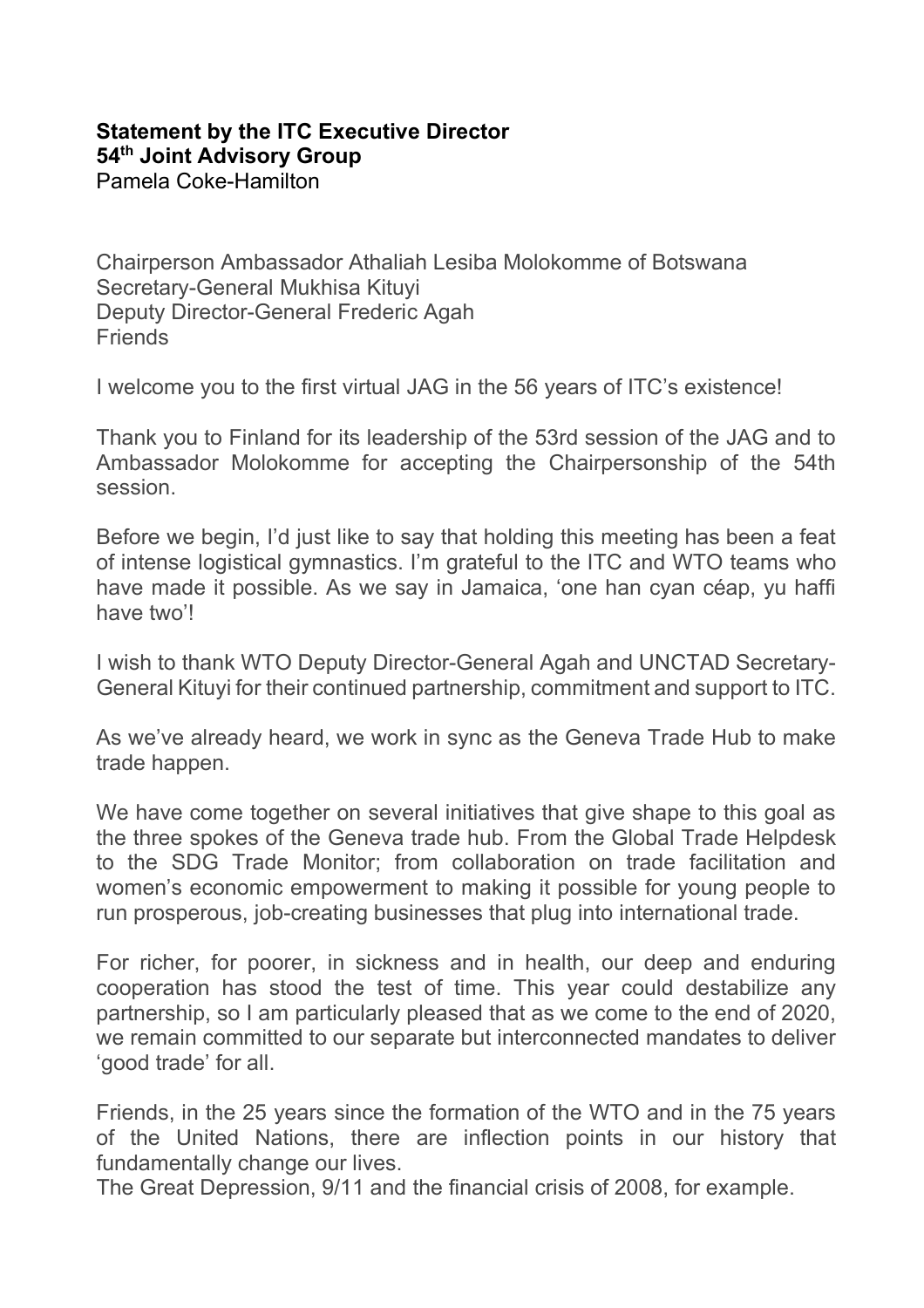And surely, one of the most significant inflection points of our lives is 2020. This year will be permanently seared on our collective consciousness for the COVID pandemic and the way it has dramatically reshaped our world.

Nearly a year into the crisis, we remain uncertain as to how things will unfold.

Around the world, governments are really fighting three pandemics at once.

- A viral pandemic
- a psychological pandemic
- and a socio- economic pandemic

We must fight the viral pandemic with social distancing and handwashing, other prescribed protocols and, soon, treatments and vaccines.

We must fight the psychological pandemic by pushing back on fear, fatigue and fake news.

And we must fight the economic pandemic with targeted interventions and decisive action.

I will come back to this last pandemic, the economic pandemic, later.

But first, let me turn to a time before masks, lockdowns and Zoom.

We meet today to consider the work of ITC in 2019, as recorded in our 2019 Annual Report, which was published earlier this year. The report comprises 18 case studies profiling some of our programmes, projects and innovations and a full account of our corporate performance. I will highlight a cross-section of this work and some of our key results.

But 2019 now seems a very long time ago. So I will also sketch the outlines of the dramatic changes the world has seen since the start of this year and the onset of the COVID-19 pandemic. And I will explain how ITC responded to these changes. I will also describe the agenda we have developed that is focused on recovery, resilience and re-imagining the future.

Recovery because the need to save our MSMEs is urgent. Resilience because COVID will not be the last shock, and perhaps not the worst, of the 21st century. Re-imagining because new circumstances need new and nimble ideas.

On almost every indicator, ITC surpassed its targets in 2019.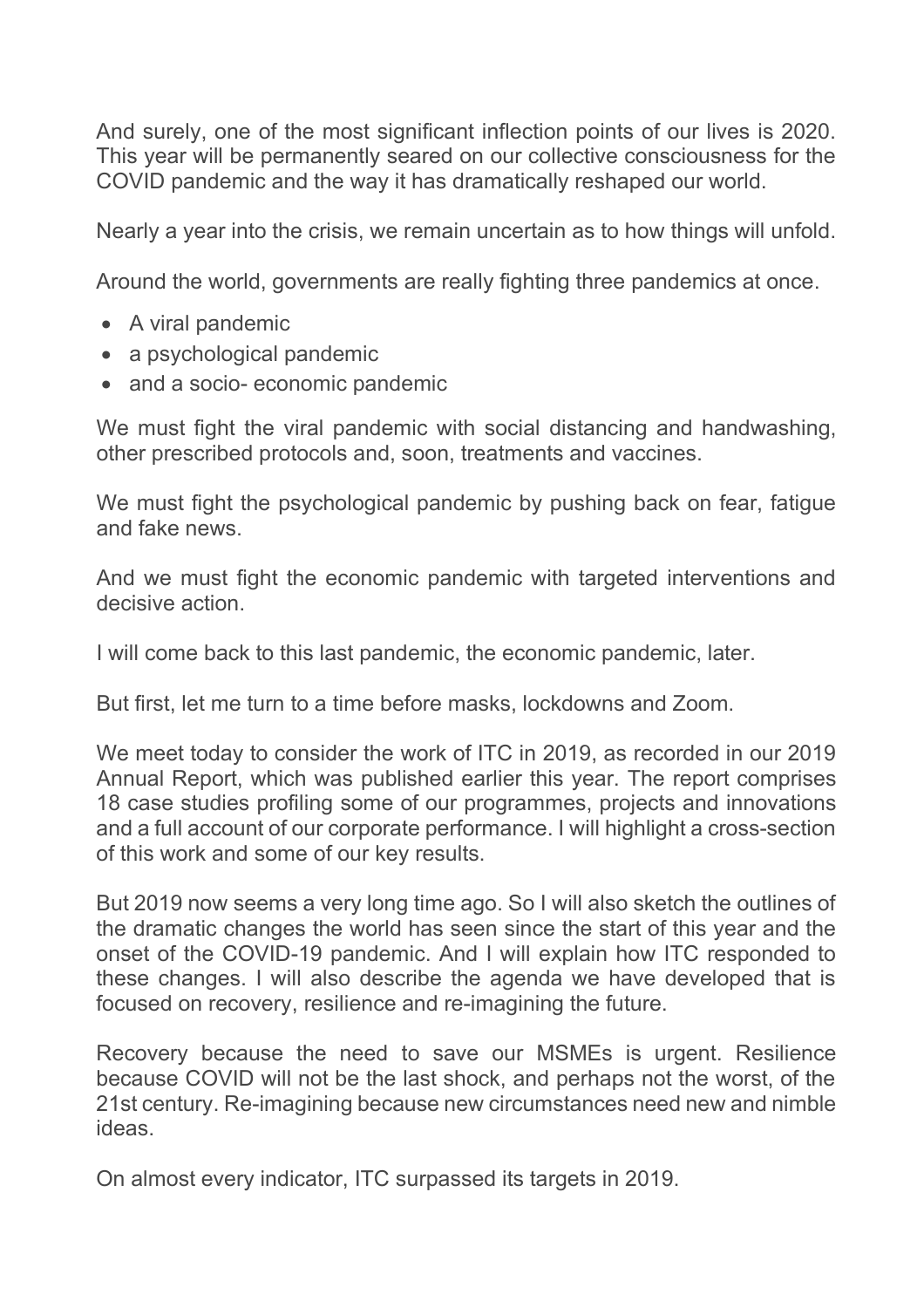- Over 26,000 extra enterprises became more internationally competitive and did deals
- we nearly doubled our target of policies and regulations that were changed to help MSMEs
- And more than 90% of our clients rated our services positively

Our multiple projects and programmes in Africa, Asia, Latin America and the Caribbean posted impressive results in 2019. From Afghanistan to Zambia, we were busy working with policymakers, business support institutions and MSMEs to boost international trade.

Let me give you a flavour of our work with just three projects featured in the Annual Report.

In Tanzania, we helped train a thousand farmers to produce cinnamon using modern techniques that can stand the test of global spice markets.

- Experts came from Sri Lanka to share sustainability know-how
- Membership of the local spices trade association grew ten-fold
- And Tanzania's cinnamon exports ballooned by 350%

In Myanmar, a southern region adopted and implemented our "value-chain" and community-based approach to inclusive tourism that had been pioneered in the east.

- The project created jobs in the local ecosystem
- In some villages, tourist arrivals doubled
- And, I'm happy to say, the project won the 2020 Skål International Sustainable Tourism Award for Community and Government.

## Well done to them!

And in Central America, we were active across Costa Rica, El Salvador, Guatemala, Honduras, Nicaragua and Panama to bring innovation to 200 craft and gift businesses run by women.

- The project took the workshops, sewing tables and kilns of hundreds of women and turned them into "mini multinationals."
- With e-commerce, their jewellery, textiles and ceramics are now sold online to customers all over Europe and elsewhere.
- We brought these small businesses into partnerships with eBay, Etsy and Amazon Homemade, and UPS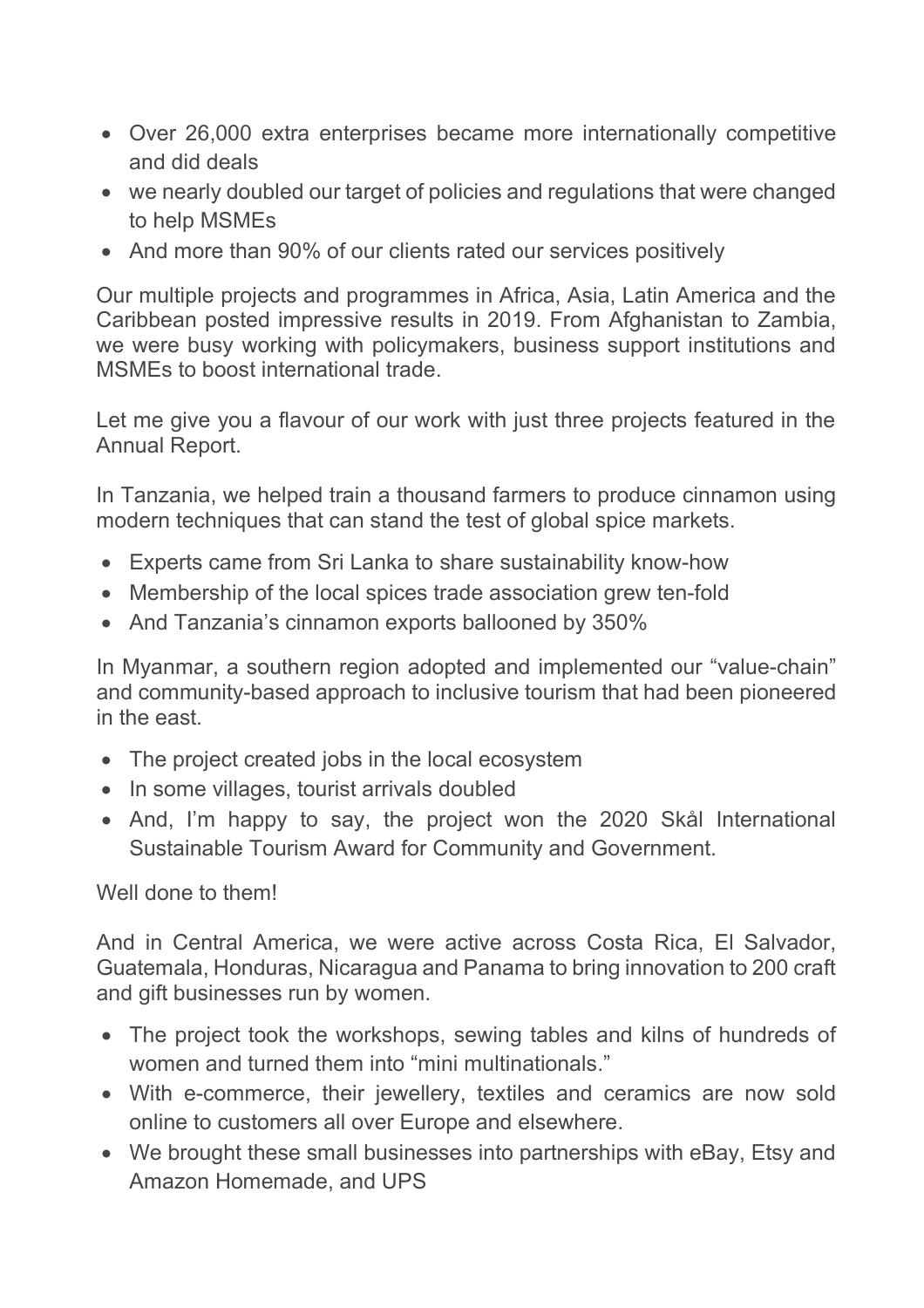That's just a snapshot of the power and transformational work that is undertaken through your support by ITC.

According to our reporting, the value of transacted business and mature international trade and investment deals facilitated by ITC amounted to \$1 billion, and trade and investment leads and deals in earlier stages of negotiation amounted to more than \$2 billion.

ITC is able to achieve such impressive results by focussing on where we can make the most impact: MSMEs, the digital future, and lifting up women, young people and poor communities by helping them move up the value chain.

In 2019 we formalized this focus by developing a measurable policy to mainstream these objectives of women's economic empowerment, youth entrepreneurs, and green growth into all our projects.

This systematic approach ensures that our work contributes to alleviating poverty and improving livelihoods at the same time as mitigating environmental risks and realizing economic opportunities.

We displayed our interventions at our World Export Development Forum in Addis Ababa almost exactly a year ago.

As well as showcasing our programmes on women through the SheTrades Global conference and young people through the Youth Entrepreneurship and Self-Employment forum, the event demonstrated our commitment to the future of trade in Africa as it enters a new era.

In Geneva, our Innovation Lab continued nurturing new ideas and creative solutions. It launched its first three-year strategy focussed on delivering Trade Impact for Good. It also launched ITC's podcast – Trade Forward. I encourage you to take a listen – all 12 episodes are now online.

We also improved internal processes. Our compliance with the UN System-Wide Action Plan on Gender Equality went up from 75% in 2018 to 81% in 2019.

- We also reached 47% of women professional staff up from 44% in 2018 – putting gender parity in reach.
- And we appointed an inclusion group of focal points on gender, disability and LGBTQI-plus visibility.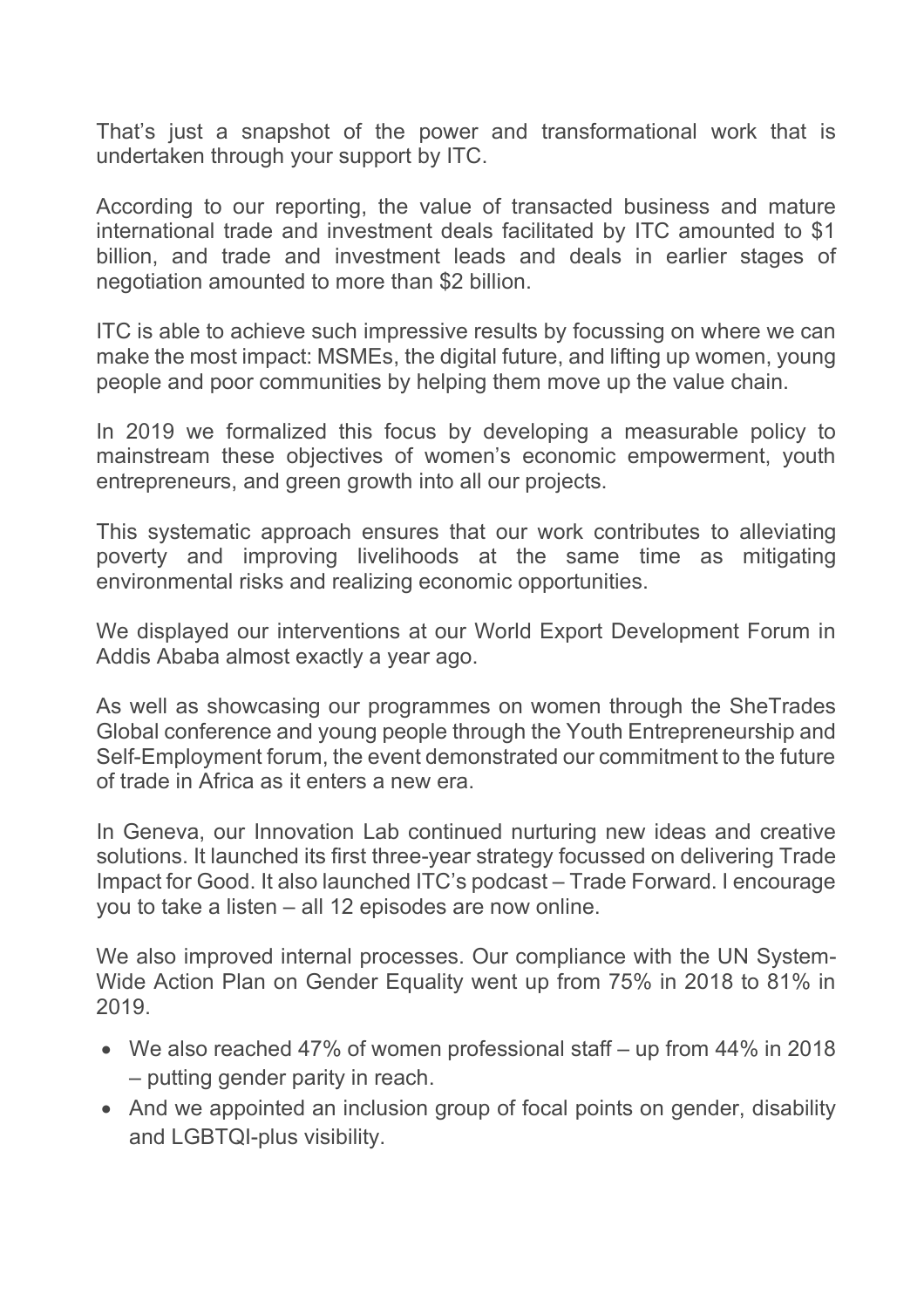We updated our risk management framework, strengthened our financial management function and deepened our understanding of how our work results in new trade actually taking place.

This afternoon you will hear more about our 2019 performance at a presentation of the Annual Evaluation Synthesis Report.

Despite trade tensions and geopolitical factors negatively impacting trade growth in 2019, we ended the year confident that the ITC model was sound and fit for purpose.

Then news came of COVID-19, and in 2020, everything changed.

As the virus spread around the world, governments reacted to the economic pandemic that trailed in its wake. Previously unseen levels of intervention became commonplace. Whole sectors of the economy were locked down to stop social interaction.

Governments that could afford it threw tax regimes into reverse and paid people not to work. If they could, they hurriedly stitched together new social safety nets. The gig economy revealed its myriad failings for all to see.

As travel was banned and borders were closed, protectionism spiked – especially with respect to medical goods and food. Whole service sectors like tourism and hospitality have been devastated.

As many as 98 countries maintain temporary export restrictions to this day, according to ITC's tracker of COVID measures. The tentacles have spread to MSMEs in supply chains in every corner of the world.

A glance at the global figures is startling:

- trade in goods down by 20%
- trade in services down by 30% (and for tourism as high as 75%)
- and the global economy expected to shrink by 5%-9%

The result is a global recession not seen since the 1930s.

There are and will be social consequences, not least for women.

- In the United States, as many as one in four women are thinking of stepping back or leaving the workforce entirely
- Globally, 64% of women-led firms told ITC their businesses were strongly affected, compared with 52% for companies led by men.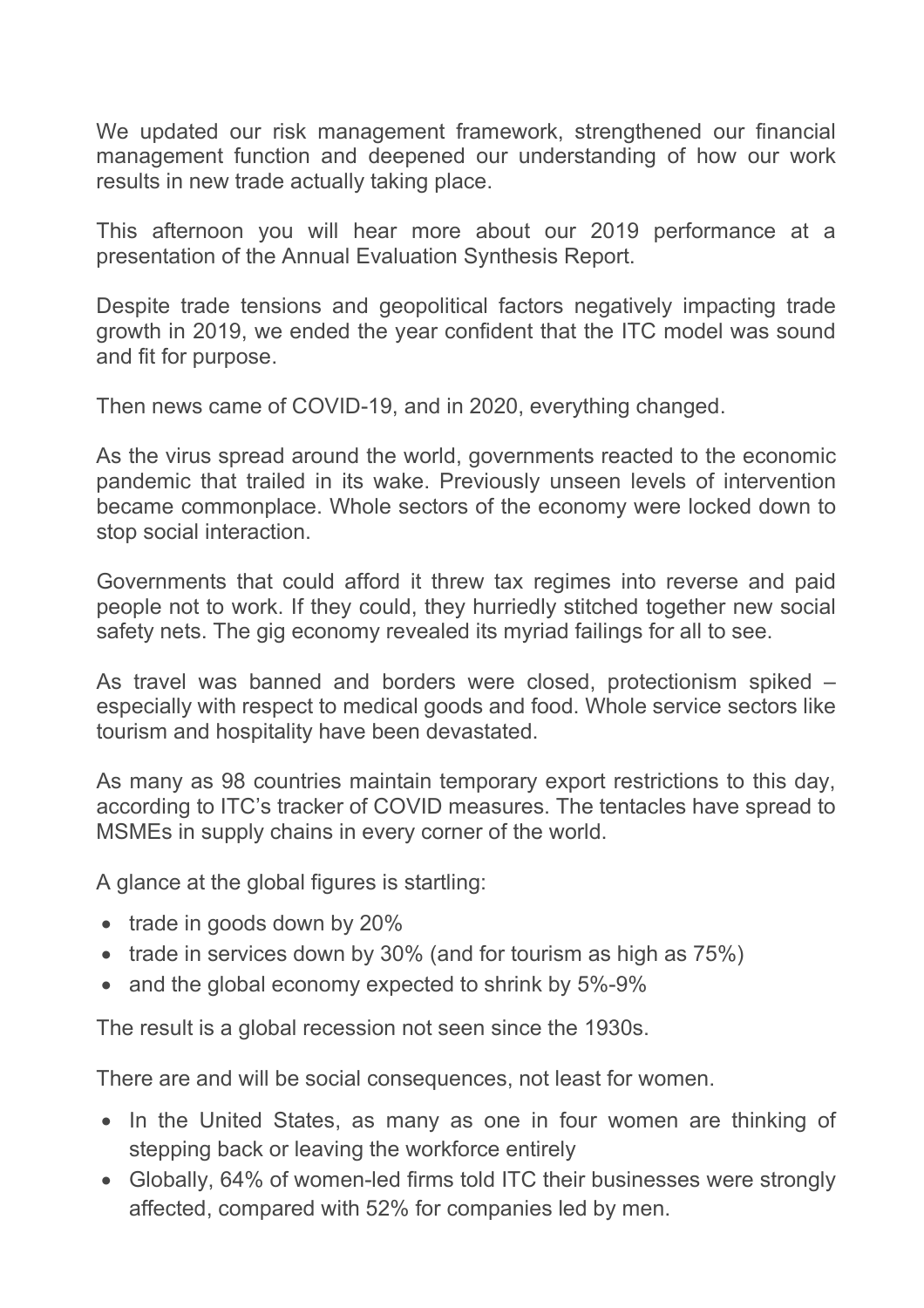- sectors that employ mostly women retail, hospitality, light manufacturing – have been hit hardest.
- And domestic abuse against women has been on the rise around the globe

I am wearing orange today in keeping with the UN 16-day campaign against domestic violence and in solidarity with the survivors and those who still suffer from this continued atrocity.

And for young people, the outlook has darkened.

- A generation has seen their education disrupted or stopped.
- They are three times as likely as adults to be jobless.
- And 42% of companies led by people under 35 said that there was a risk that their business will permanently close

Global labour income plummeted by more than 10.7%, or \$ 3.5 trillion, in the first three-quarters of 2020. Ten garment-exporting countries in Asia saw exports drop by 70% in the first half of 2020. In Bangladesh alone, more than 1 million garment workers were laid off. And at least 34 million jobs in Latin America and the Caribbean have been lost.

Small island developing states have seen their lifeblood, tourism decimated.

Sub-Saharan Africa will move into a recession for the first time in more than 25 years, with output losses of between \$37 billion and \$79 billion.

If protectionism becomes entrenched, trade imbalances that exacerbate existing inequalities between regions will grow. The least developed countries are at risk of falling further behind.

The gloomy story of 2020 has played out against the backdrop of climate change. We have all seen the clear skies and inhaled the clean air that lockdowns accidentally endowed. But even as winter arrives in the northern hemisphere, wildfires are still burning in California.

Central America is reeling from the devastation caused by Hurricane Eta and Iota.

South Sudan, Uganda, the Republic of the Congo are flooded. The Philippines was battered by Typhoon Goni one week and Typhoon Vamco the next.

Some have called climate change the next disaster waiting around the corner to challenge humanity − the "real" second-wave. But it can't be the next frontier of our efforts – it has to now be the substance of our efforts. That's because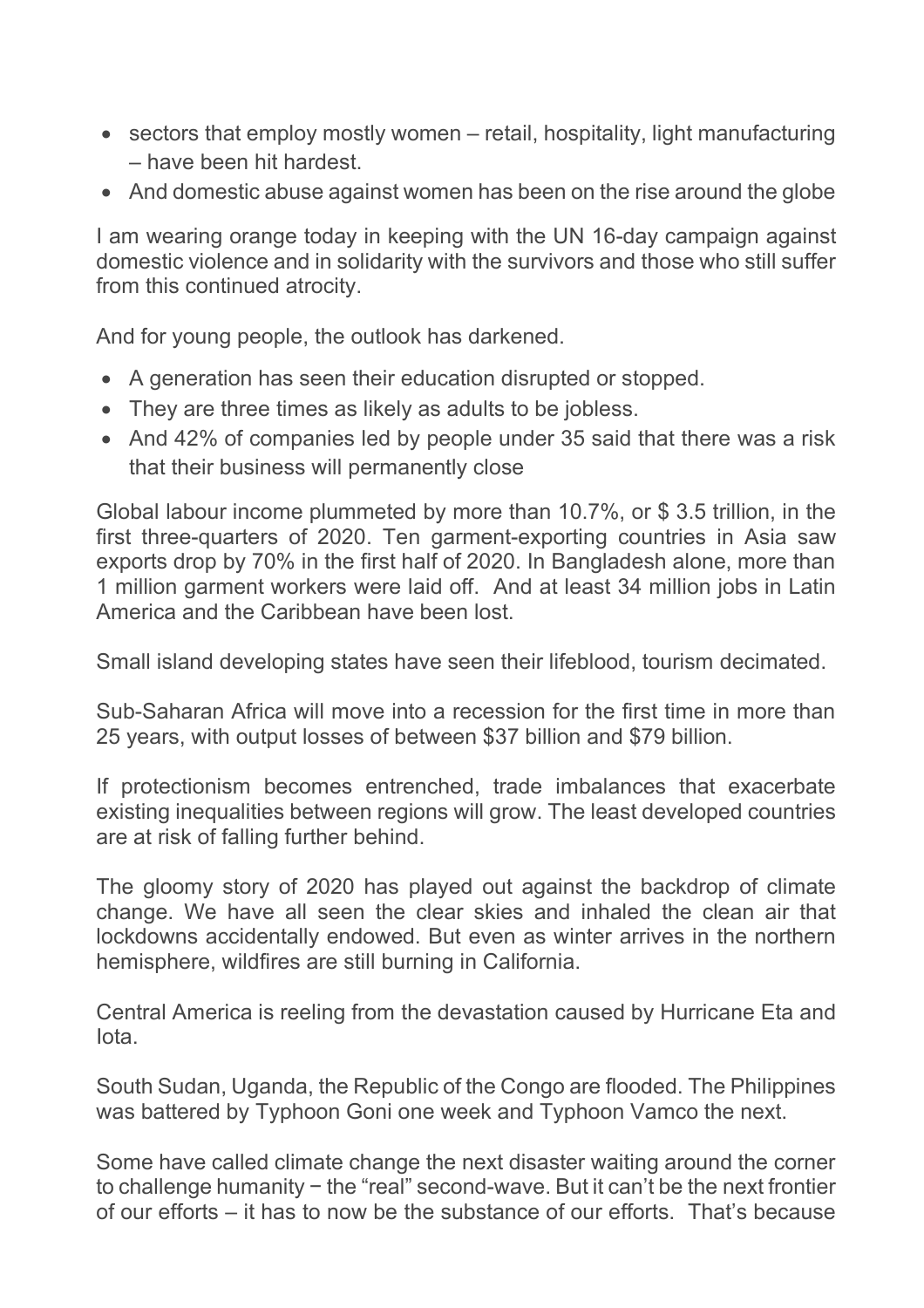we have a golden opportunity to build back boldly after the pandemic and put gender equality, social responsibility, and environmental protection at the heart of the recovery.

That's the essence of ITC's good trade agenda – trade that is cleaner, fairer, and more resilient to shocks. Our inaugural Good Trade Summit in October this year probed these questions to propose practical, market-based solutions. Like all our events in 2020 – including this one – the summit was held virtually.

The pandemic forced us to find new ways to deliver projects and programmes to our stakeholders worldwide. Our SME Trade Academy, for example, has seen a boom in online users. More than 100,000 people have benefitted from their courses! We are also planning to extend the offerings of our commercial diplomacy programme in collaboration with Universities to enhance the understanding and expertise of policymakers in this rapidly evolving arena.

And our range of leading online Market Analysis Tools consolidated into a single one-stop-shop portal in 2019, this year clocked up more than 1 million registered users!

Just as importantly, we pivoted to support our partners and clients to weather the COVID storm wherever they are. Our projects and programmes in Africa, Asia-Pacific, the Middle East, Latin America and the Caribbean continued to receive support - although sometimes in unexpected ways.

Let me revisit three examples I gave you earlier of our interventions in 2019 to see how they fared in 2020.

In Tanzania, the cinnamon programme helped clients facing supply chain disruptions by continuing to deliver coaching online.

- Many spice exporters grasped the chance to boost their online offer by building stronger brands and taking advantage of e-commerce platforms.
- Some companies, such as international spices supplier Agri Ventures, diversified into the local market.
- Others, like Elven Agri, found new markets in the Middle East, filling the gap left by other exporters, such as India, which had seen increased domestic demand.

In Myanmar, our award-winning sustainable tourism project worked with a local booking platform to put together a virtual tour of Pan Pet village in Kayah State to attract domestic tourists desperate to escape Yangon.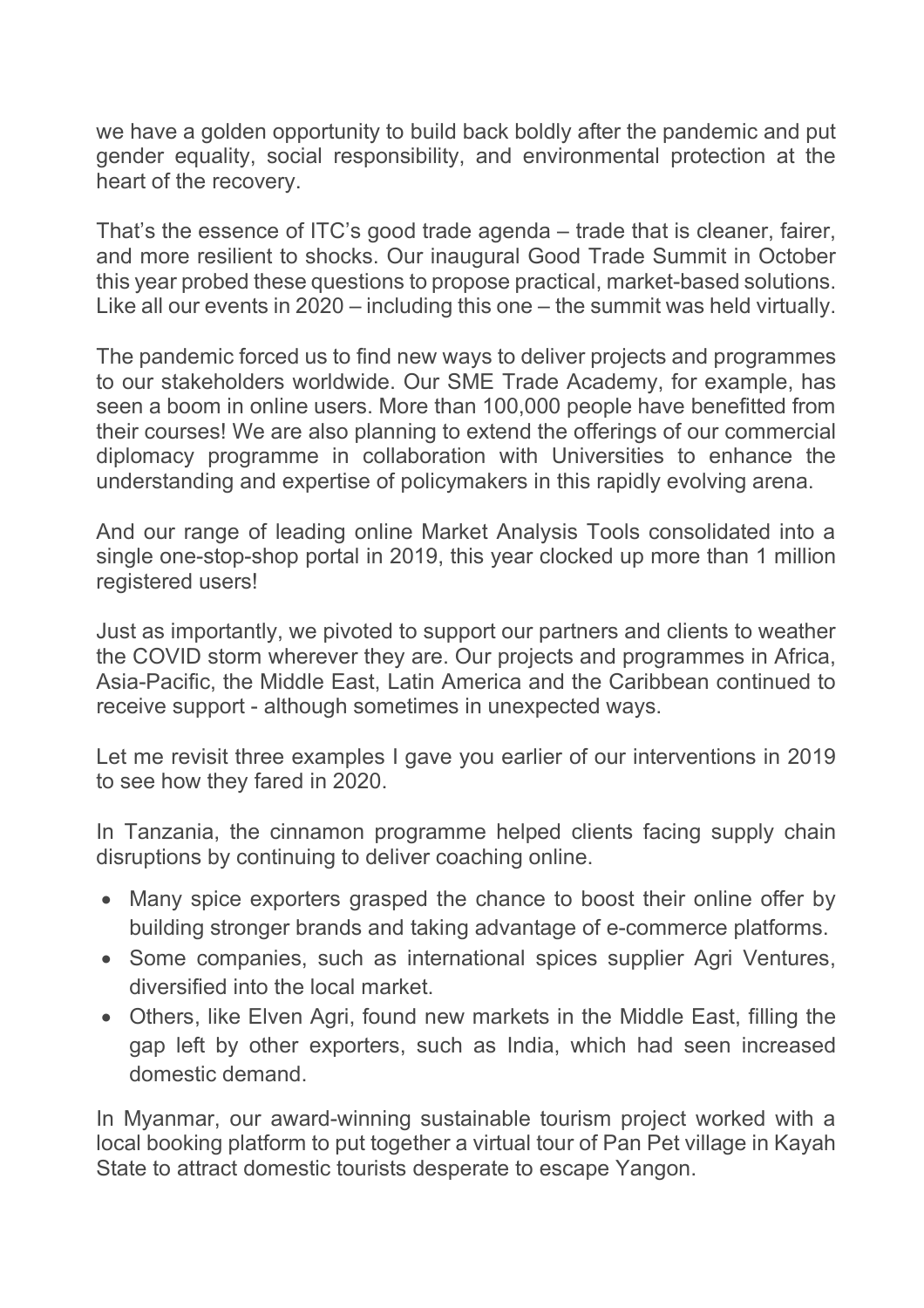Another of our clients faced ruin when bookings dried up at their successful eco-lodge in Loikaw. The owners furloughed their staff, renovated their premises and re-imagined their business. They are now looking at ways to diversify their income by offering marketing consultancy services to other hoteliers.

And take a moment to listen to Maria Isabel Montoya Duarte, the owner of Nicahat, one of the companies we work with in Nicaragua.

She said, and I quote:

*"One of the greatest achievements has been the creation of my store on Etsy since March 2020, just when the crisis began. During the months of March, April and May, sales fell drastically and I think that if I had not been preparing to sell online, I would have been forced to close the business. However, the classes we received from the project helped us cope with the crisis. On 9 June, I made my first online sale and shipped to Texas, USA, with DHL − thanks to the agreement reached by ITC."*

These experiences remind us that MSMEs are burdened with being on the frontlines of economic collapse. But they also show that they are blessed with the agility and imagination they need to survive. These stories demonstrate that it is essential to act at the enterprise level in the age of COVID.

Our actions were informed by a comprehensive 15-point recovery and resilience Action Plan that we issued at the start of the pandemic. We proposed at least three bold ways to mitigate COVID and climate change effects: regional integration, closing the MSME finance gap and doubling down on digital.

Regional value chains offer a more stable, predictable policy environment and other benefits to mitigate shocks. By concluding the Regional Comprehensive Economic Partnership a couple of weeks ago, for example, Asia is doing just that. And nowhere is the light of regional trade integration shining more brightly than in Africa.

We are encouraged that ministers of trade have been meeting regularly – despite the limitations – to ensure that preferential trade under the terms of the AfCFTA can begin on 1 January 2021. The benefits that flow will be a bulwark against the economic fallout of the pandemic.

We can also mitigate business failure by finding innovative ways to close the \$5.2 trillion MSME financing gap. As one of the highest barriers to enterprise competitiveness in developing countries, lack of access to finance is a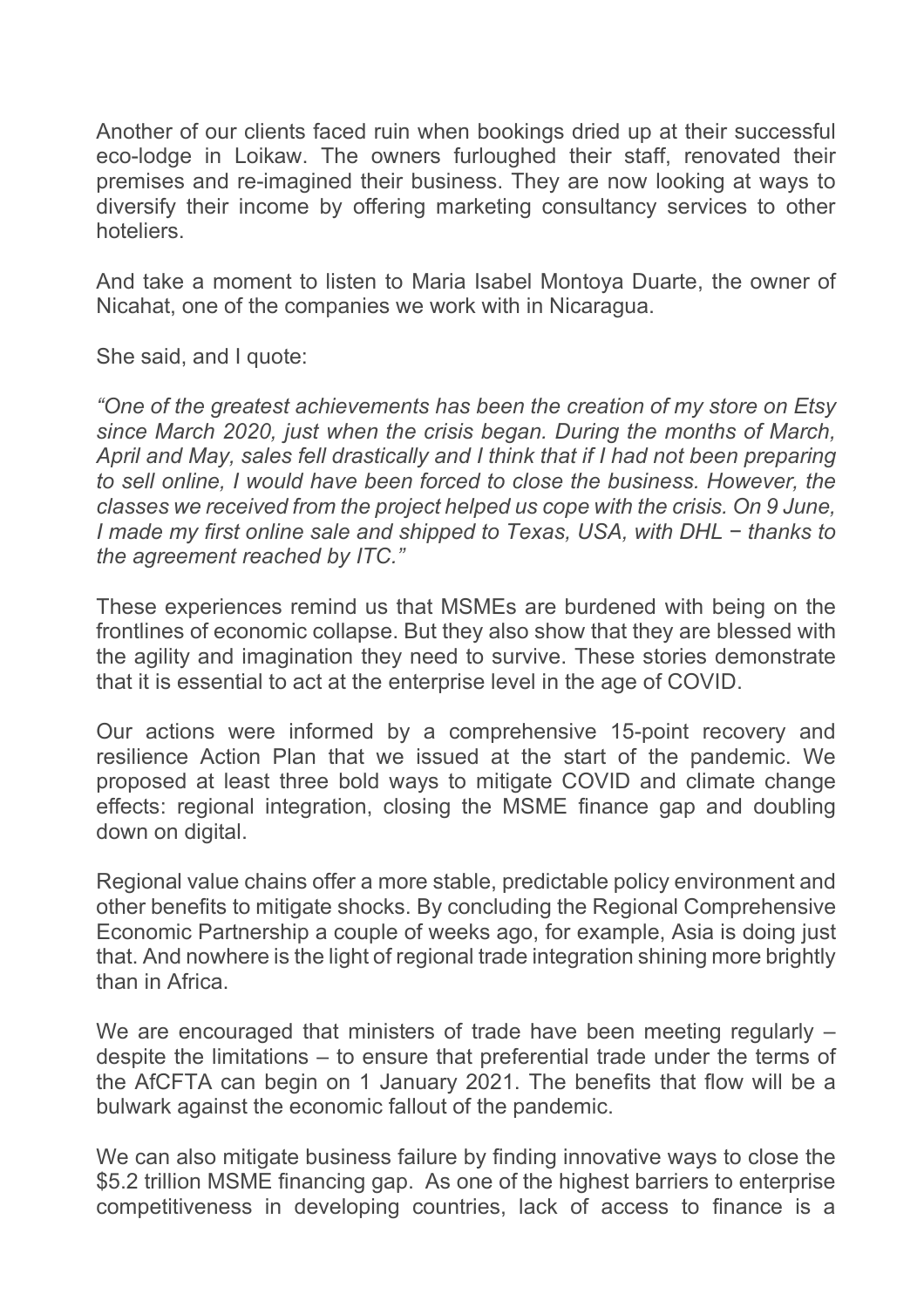challenge we can no longer afford to ignore. Access to short-term financing has risen in importance during COVID. More than 8 in 10 small businesses said they need emergency funding.

At ITC, we are exploring the possibility of whether a facility for risk-sharing or first-loss guarantees to reduce the cost of short-term MSME working capital loans and incentivize financing of sustainable trade is an option moving forward.

And we can mitigate risks by finally recognizing that digital is no longer an optional extra − neither for the governments that enable it nor the firms that use it. This means addressing the connectivity deficit that leaves 50% of humanity unable to get online more than 50 years after the Internet was invented.

It means embedding digital processes into supply chains and trade logistics and backing this up with modern regulations and tech-savvy bureaucracies.

And it means allowing e-commerce to redistribute the centres of commercial power to the base of the pyramid, where people are given fair and equitable access to the opportunities created by the digital revolution.

In Africa, for example, a regional approach to digital infrastructure development within the AfCFTA will be just one benefit of this monumental undertaking. ITC is proud to be playing a strategic supporting role through our new One Trade Africa approach to ensure that the promise, potential and power of the AfCFTA is realized.

To be launched early next year, our One Trade Africa will empower, enhance and enable MSMEs to access business opportunities by ensuring that women and young people are part of the continental market equation. The programme will support women and youth-led enterprises to engage in green technology in goods and services.

It will also support African countries with access to trade information through the Africa Trade Observatory we have built, in partnership with the AU and the EU. The observatory will collect, analyze and disseminate trade intelligence to policymakers and businesses as well as monitor intra-African trade flows.

ITC will furnish African MSMEs with a dynamic suite of capacity-building opportunities. The recent launch of the online training course on How to Export within the AfCFTA developed with Afreximbank is but one example of the tools being rolled out.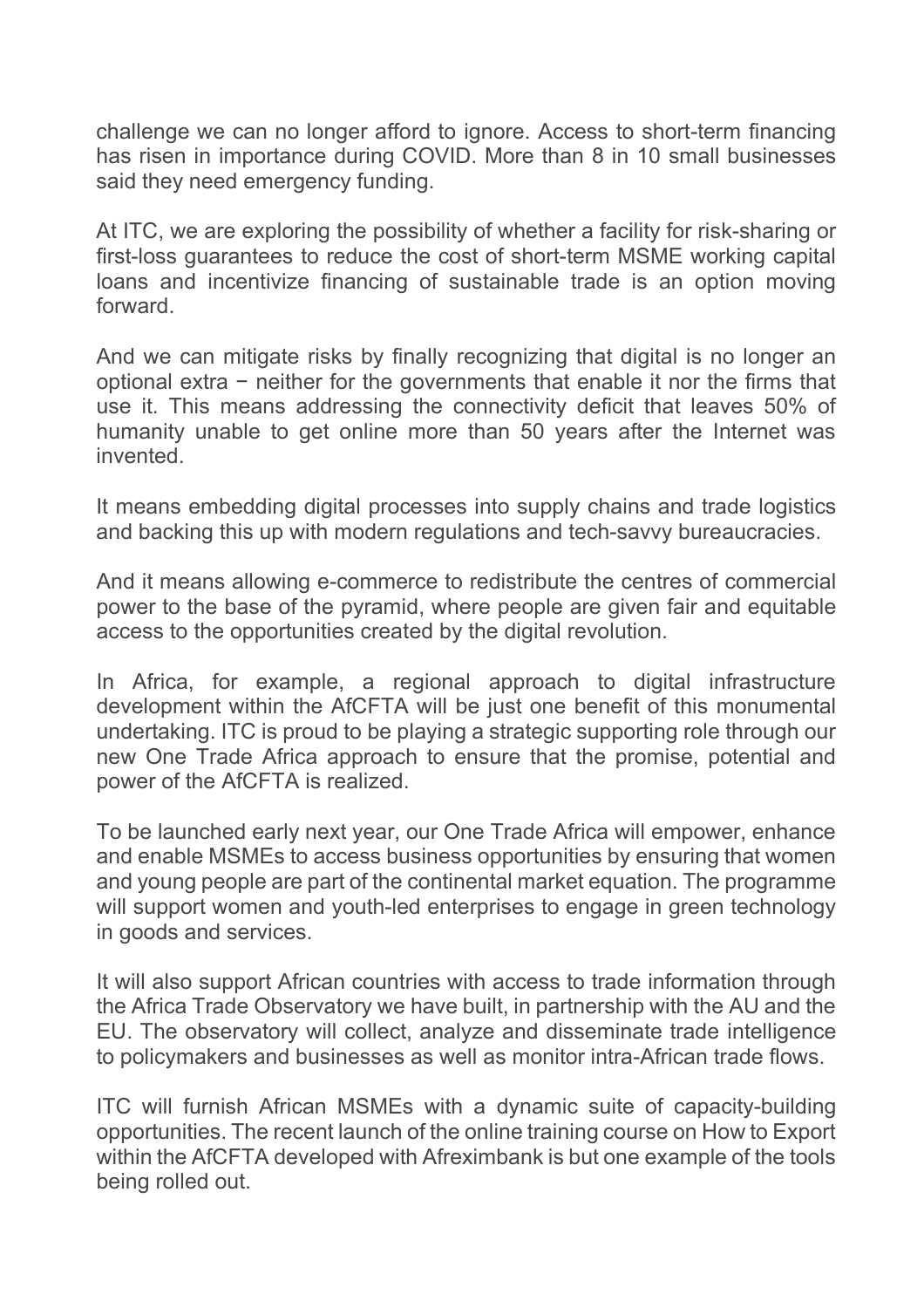One Trade Africa will also seek to facilitate increased input from the private sector with in-country AfCFTA dialogue forums. We have already held two this month alone. This forward-looking programme complements a raft of collaborations with African institutions at the dawn of this new era for trade, made more urgent by the COVID economy.

In 2020, we partnered with the Ghana Export Promotion Agency to host the biannual Trade Promotion Organization Network Conference. Sadly, the event had to be postponed until 2021.

But we were able to give out the World Trade Promotion Organization Awards, which we normally announce at the conference at a virtual ceremony earlier this year.

And the winners were…

- Business Sweden
- Enterprise Georgia
- and PROCOMER of Costa Rica

Congratulations to all.

At this time of crisis, TPOs and other business support organizations have proved their added value. They are, as one stakeholder put it, the 'hyphen' between the public and private sectors.

They are vital sources of information, support and know-how. With this expertise, they can encourage businesses to join forces, develop and promote new standards or brands, and reduce costs through shared procurement.

They can mediate between small businesses and the multinational companies that occupy systemic positions in international trade, like shipping companies. BSOs can host platforms that facilitate virtual business matchmaking and offer online access to businesses as well.

Strong BSOs offer a means of resilience for their clients. This is why ITC places immense emphasis on supporting BSOs including the "new generation" organisations, like women's business associations, services associations, and youth incubators.

Resilience in the face of COVID, resilience in the face of climate change.

In 2019, we opened Trade for Sustainable Development hubs offering training and advice on sustainable business practices in Ghana, Kenya, the Lao Peoples Democratic Republic, Nepal, Peru and Viet Nam. Next year we will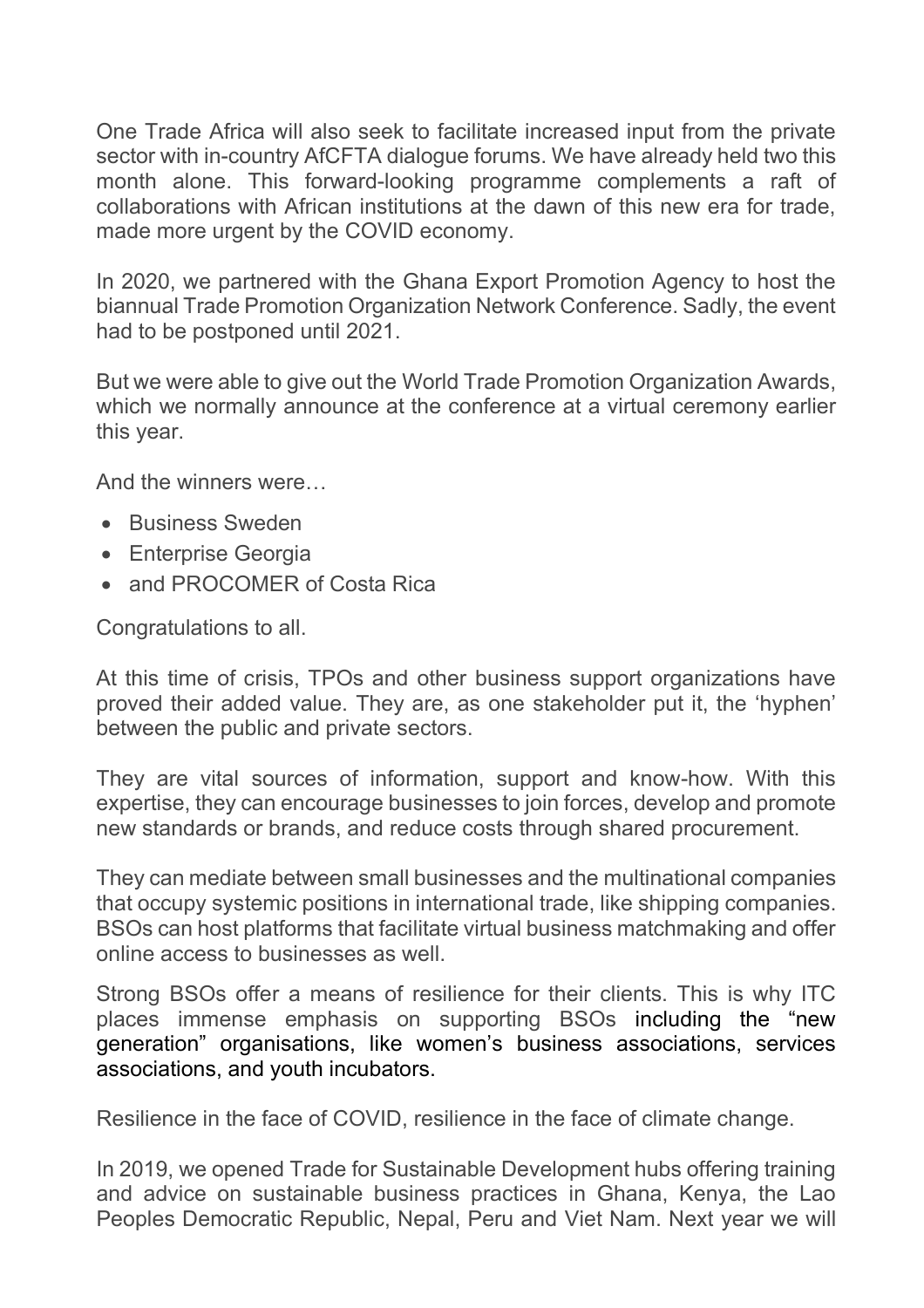also open a regional hub in and for the Caribbean in collaboration with the Caribbean Export Development Agency.

Here, MSMEs learn about circular production processes and resource efficiency, green financing and voluntary sustainability standards. More than 800 business operators participated in the first phase, nearly half of them women.

This is all part of ITC's strategic commitment to sustainability.

Governments around the world are putting climate change at the heart of their pandemic recovery plans. They are turning to the promise of the green economy on land and the blue economy at sea. They are underlining their obligations to the Paris Agreement and the Sustainable Development Goals. And ITC stands ready to support them.

I'm pleased to announce that we are putting the finishing touches to a major new strategy known as "Green to Compete." With this initiative, ITC recommits to and reemphasizes our climate agenda that offers small businesses new ways to internationalize that don't employ anti-climate business practices.

The strategy rests on four focus areas:

- 1. the public-private ecosystems that enable MSMEs to produce and trade green
- 2. the business transitions that MSMEs need to be "green to compete"
- 3. the market partners that demand and support green production and trade
- 4. the international agreements that promote green production and trade

Why would we do this? Some say trade is part of the problem, not part of the solution. But we know that trade remains the most powerful prosperity engine the world has ever seen.

The choice we have is: prosperity for whom? In service of what? How does it help us build the world we want?

We can choose trade that engages and profits the marginalized and the disenfranchised. That binds us together and transmits knowledge and wealth fairly and equitably. That doesn't wreck the planet. It's what we mean when we talk about sustainable, inclusive trade.

But, we can do none of this without the support of our funders.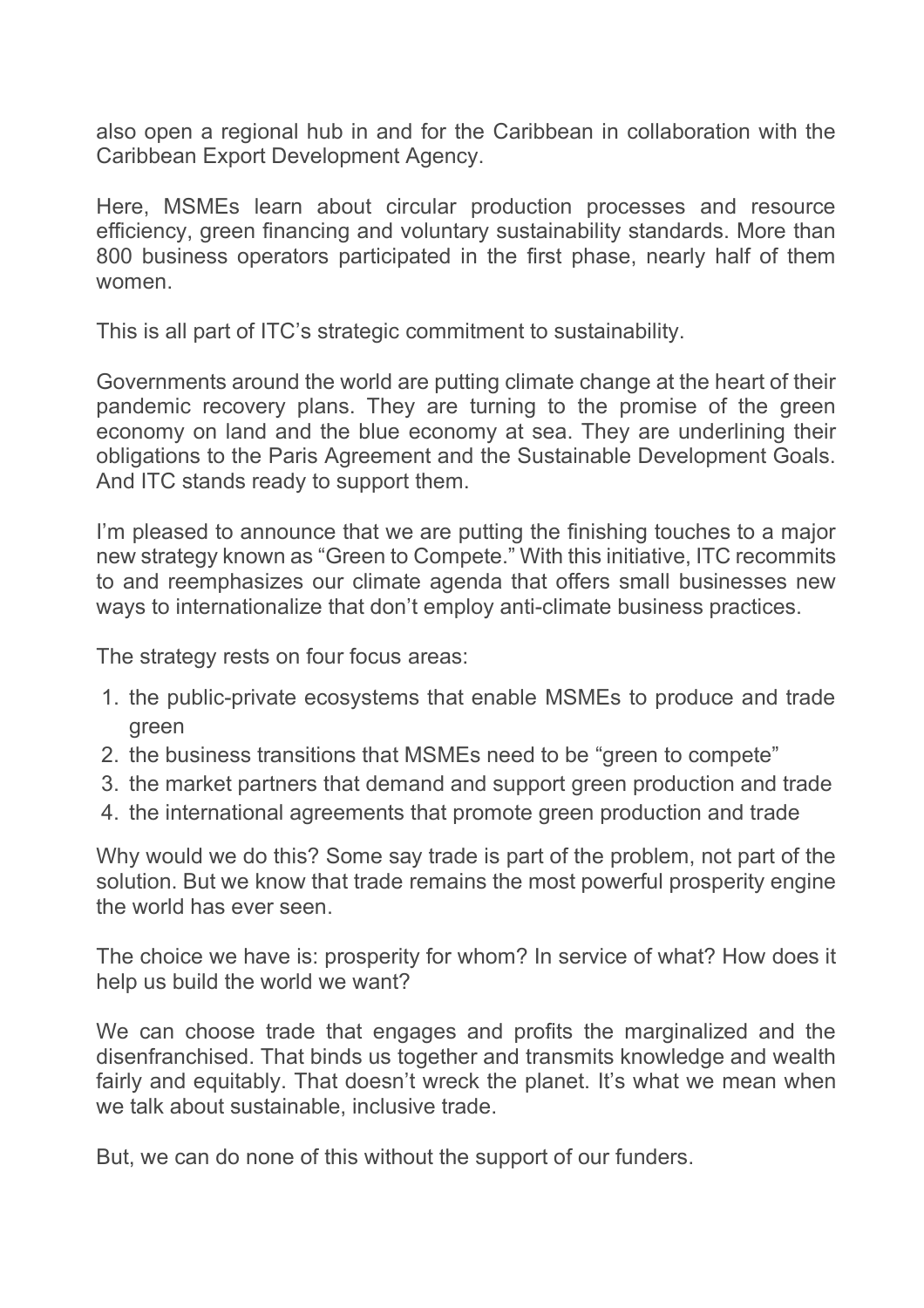I want to take this moment to gratefully acknowledge the support of Australia, Belgium, Canada, Denmark, the European Union, France, Finland, Germany, Iceland, Ireland, Japan, Korea, The Netherlands, Norway, Sweden, Switzerland, the United Kingdom and the United States. A special mention to those developing countries that have also funded ITC either through direct funds, or for specific programmes: namely Chile, China, Curacao, Ethiopia, and India. And of course, to all of you that support ITC through the Regular Budget contributions to the United Nations and the WTO.

We also recognize the generosity of a host of IGOs such as the Enhanced Integrated Framework, STDF / WTO, the World Bank, the International Islamic Trade Finance Corporation, Afrexim Bank, IOM, and several sister UN Agencies including FAO, ILO, UNDP, UN Capital Development Fund.

Our fundraising efforts were tremendously fruitful in 2019, resulting in \$165 million of new funding agreements signed and a \$302 million pipeline for this year and coming years.

We calculate that each dollar in extra-budgetary funding translated into eleven dollars' worth of international export and investment transactions, demonstrating ITC's value-for-money ethos.

With resource-constraints on the horizon, ITC is confident it will keep delivering on its mission and getting the biggest bang for the bucks you entrust in us.

We are strong. We are engaged. We are ambitious.

With your engagement and support, we must ensure MSME recovery today. We must ensure MSME resilience tomorrow. And we must dare to re-imagine the world for MSMEs in the years to come.

I am well aware that in the next two-to-three years, governments will be making hard choices. Already I have been informed by some traditional funders that their Aid for Trade budgets will be affected.

Not every business can be saved; not every entrepreneur will see their idea succeed; not every investment will bring returns. We know that millions face a downward spiral in an already precarious existence.

I can assure you that ITC is here for the long haul.

I will listen to you and stand ready to engage with the policy support you need.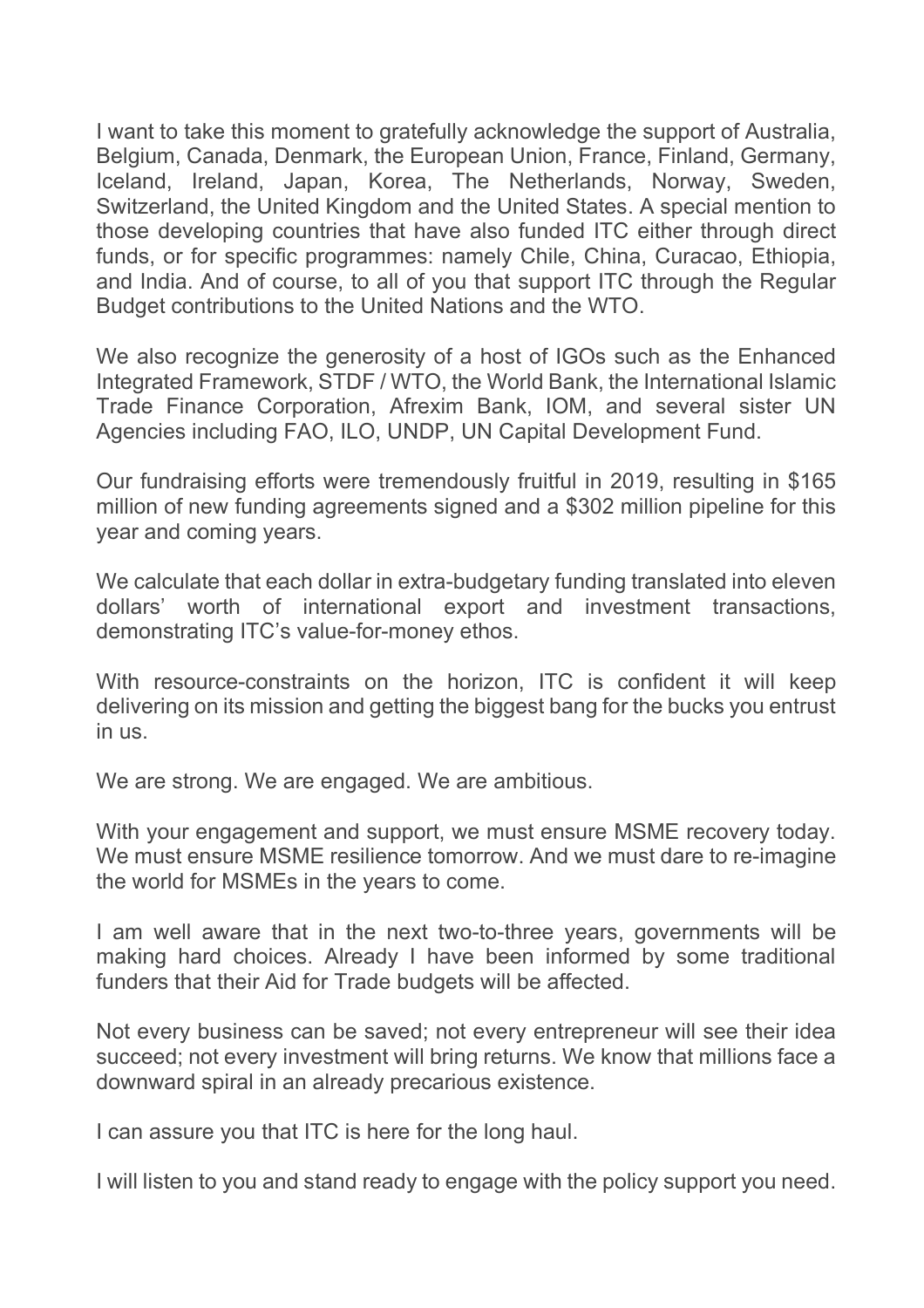We stand on the precipice of a once-in-a-generation chance to accelerate our efforts to end poverty, hunger, inequality, and discrimination and reach the Sustainable Development Goals.

ITC supports the entire 2030 Agenda and reports on the exact way we contribute to 10 specific SDGs. But we can do more to mobilize countries and companies to reach net carbon neutrality.

So I'm delighted to announce that ITC will add SDG 13 on climate change to its portfolio of indicators. This marks a strategic adjustment to mainstream sustainability into all our interventions – and report on it.

At this auspicious moment, we must be audacious in our choices. We can do more than build back better.

We can build back boldly.

Our current Strategic Plan, which served us well and put us in a uniquely strong position to deal with the fallout of the pandemic, ends next year.

That's why I'm beginning consultations on ITC's next Strategic Plan to run from 2022 to 2025. I welcome your input into this vital endeavour and look forward to speaking frankly with each of you on how we can pivot to recovery and resilience.

We can begin the dialogue today!

I'm all ears.

As this is the first Joint Advisory Group meeting in my new role as Executive Director, there's nothing I would like more than to have seen all of you in person.

And while I cannot shake your hands in person, all of us can offer a hand to people we have sworn to help.

Before I conclude, I would like to thank Arancha Gonzalez, whose leadership informs the work we have reviewed here today.

I am also indebted to my deputy, Dorothy Tembo, who captained the ship in 2020 with grace and authority with the support of ITC Senior Management and staff.